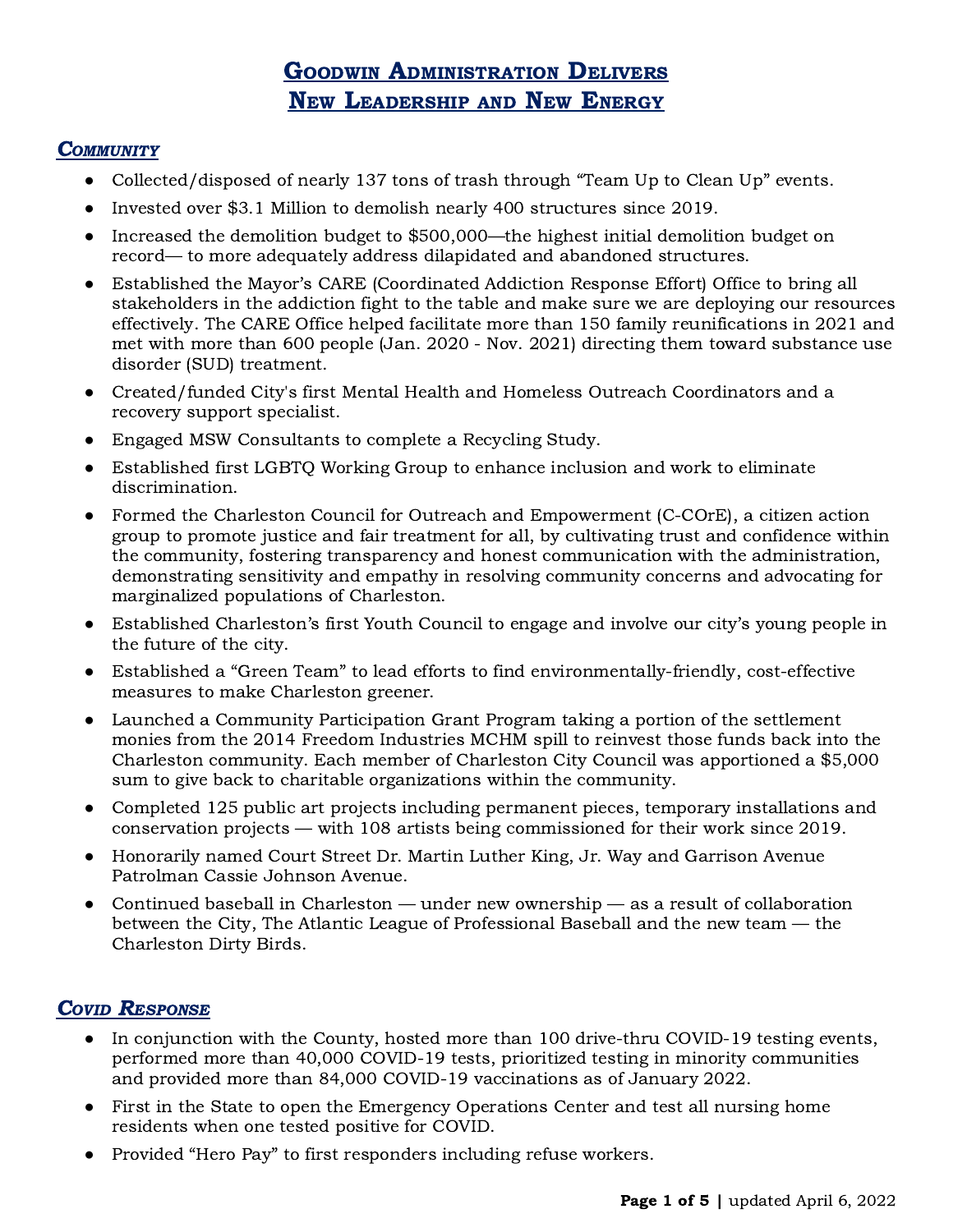- Supported pandemic-related social services through CDBG funds.
- Waived interest payments when businesses submitted late B&O returns for the first quarter 2020, so long as payments were made by June 1.
- Expanded outdoor dining to increase seating capacities and provided designated parking to accommodate curbside pick-ups.
- Implemented online viewing of all City Council meetings.
- Created outdoor recreational opportunities to come together as a community while maintaining social distancing such as drive-in movie nights, food truck Wednesdays and closing Kanawha Boulevard at times for walking and running.

#### **CONSTITUENT SERVICES**

- Implemented citizen request management system in January 2020 (OAlert) to ensure citizen inquiries are received and addressed in a timely manner resulting in more than 33,000 issues being resolved (April. 6, 2022).
- Engaged Charleston residents one-on-one through "Charleston Walks" (a door-to-door initiative) and "Connect Charleston" (by phone) to address community issues directly.
- Hosted 13 "Here to Serve" (community forum style) events throughout the City (pre-COVID-19).
- Created the "WHOOPS" notice in lieu of a parking ticket as an educational opportunity on parking options.
- Updated parking ticket appeals process to allow for informal appeals that save time and money for City residents and visitors.

## ECONOMIC DEVELOPMENT

- Added two positions in the City Collector's Office to better serve our local businesses—including a Small Business Liaison.
- Provided more than \$750,000 to businesses as part of the Small Business Investment Grant Initiative.
- Established a Small Business Advance Team to engage with Charleston businesses to trouble-shoot concerns and interface with city resources to enhance small business investment and success.
- Increased Mayor's Economic Incentives to allow flexibility to market and attract economic drivers to Charleston.
- Adopted an amendment to the City Zoning Ordinance (Bill No. 7886) allowing projecting signs in commercial districts to enhance visibility for businesses.
- Rezoned a portion of 7th Avenue to make way for a 43-unit apartment building for the elderly, which will lead to a \$10 million investment on the West Side.
- Created a neighborhood overlay district to encourage the redevelopment on the West Side.
- Created the Charleston Land Reuse Agency (CLRA) to help get property back into productive use. Added a City Planner position (FY2022 budget) to support the expanding and ongoing work of the CLRA.
- Modernized the Charleston Coliseum & Convention Center by hiring Oak View Group to manage the facility and improve our ability to recruit performers.
- Created a Small Business Checklist to simplify the process of starting a business.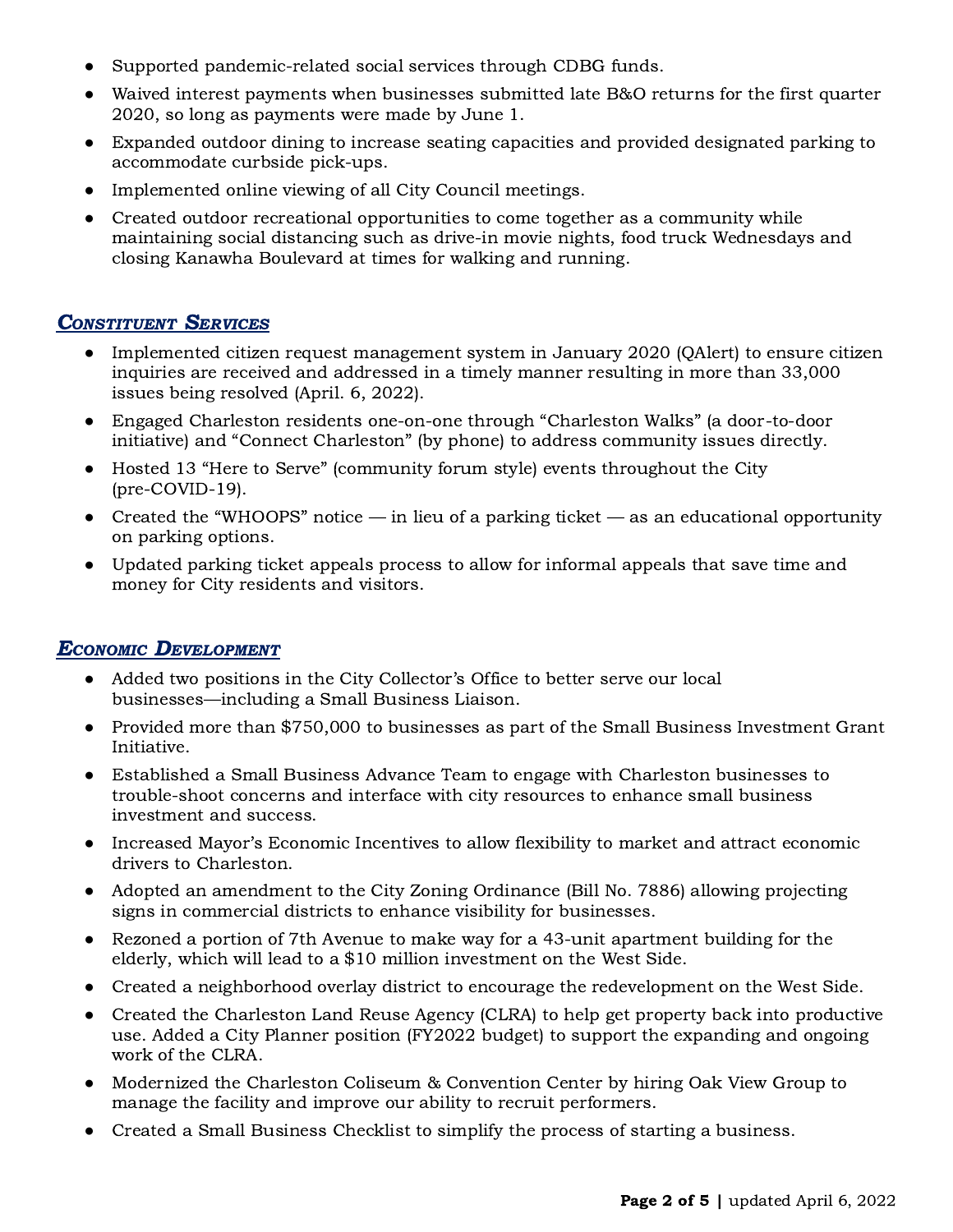- Addition of WVU College of Law, Extension Services & John C. Chambers College of Business to Downtown.
- Provided greater job opportunities for people with prior convictions by removing criminal history questions from City job applications and removing the background check requirement for some ("Ban the Box" policy).

## FISCAL RESPONSIBILITY

- Balanced the FY2022, FY2023 budgets with no new taxes and without cutting or eliminating essential city services, including police, fire, streets and refuse overtime.
- Implemented a 7% cost-of-living adjustment for <u>all</u> city employees—including police and fire.
- Collected \$2,277,430 in unpaid B&O taxes in 2020 which were, on average, 10 years delinquent.
- Corrected unlawful payroll practices and policies regarding fire department pay through approval of \$1.7 million settlement.
- Introduced and approved saving \$11 million in a Rainy Day Fund to ensure the City's financial stability.
- Implemented a \$2,000 salary increase for police, fire and public employees, and lowered overall healthcare costs through the transition of 600+ active employees from self-insured (THP) to fully-insured PEIA insurance program, effective July 1, 2020.
- Increased transparency through a tax appeal process which removed bias through the use of an independent hearing examiner.
- Established a local vendor preference to provide competitive advantage to Charleston businesses when certain criteria are met.
- Worked with leadership at the State Purchasing Division to become a signatory to the National Association of State Procurement Officials (NASPO) contract — allowing the City to benefit from competitive fire truck pricing competitively bid at the national level.
- Created the City's first Business Improvement District.
- Created the City's first Green Initiatives Fund.

## INFRASTRUCTURE

- Invested \$2.365 million in 2019, \$1.5 million in 2020 and \$2.06 million in 2021 totaling \$5.925 million in asphalt resurfacing throughout the City, including a partnership with the WVDOH to resurface Oakwood Road.
- Included \$3 million for paving—for the fourth year in a row.
- Developed a Vacant Structure Registry.
- Increased the number of accessible parking spaces in the City.
- All parking meters in the City of Charleston now have "smart" capabilities to accept mobile and credit card payment, as well as cash and coin.
- Installed approximately 325 ADA accessible ramps through the City.
- Completed \$2.4 million in repairs to the Southside Bridge.
- Invested \$616,000 (2021) to restore concrete streets.
- Created City's first Sidewalk Improvement Project Fund.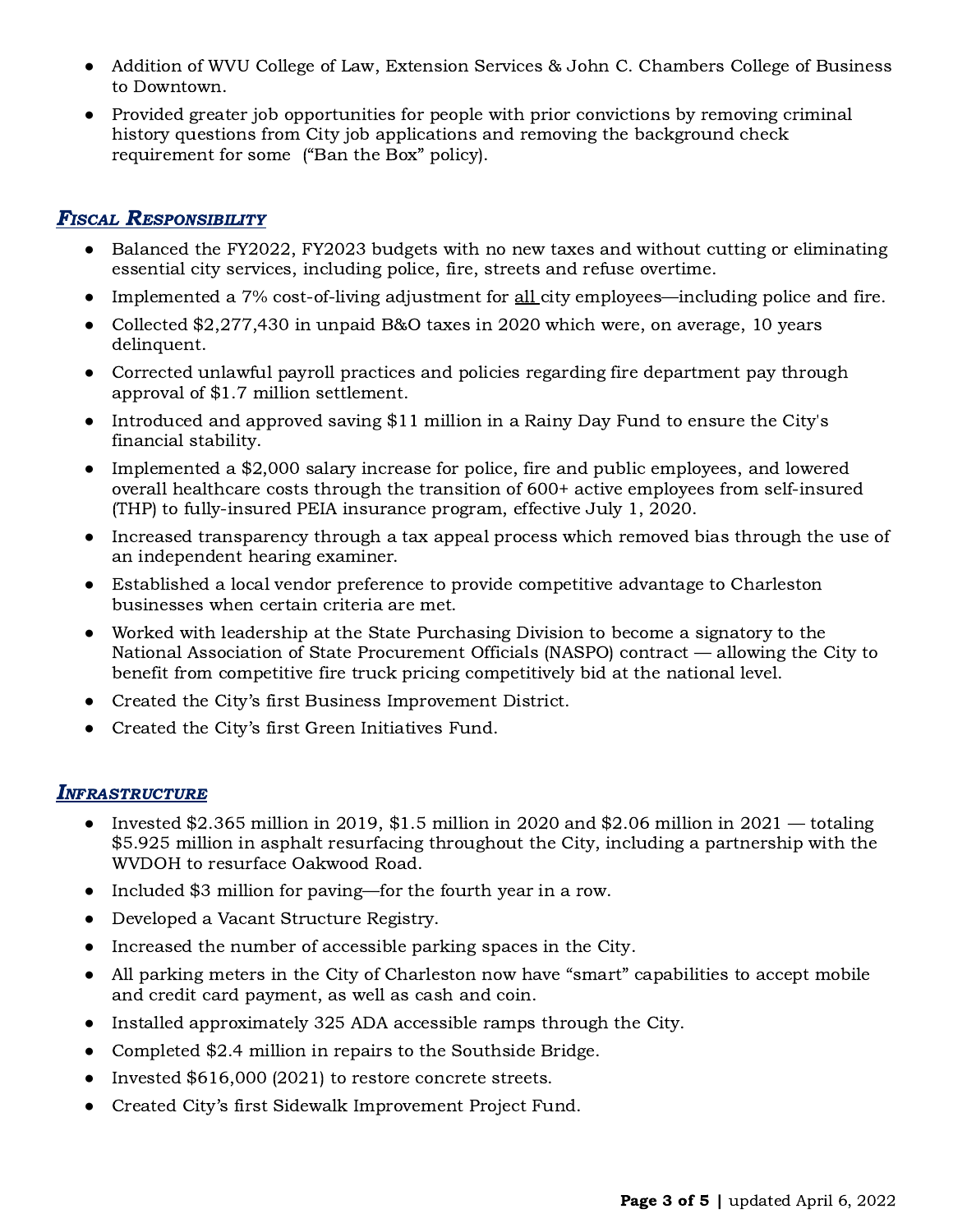# PARKS AND RECREATION

- Established registration system at community centers to provide an extra level of safety.
- Enhanced security with new doors, lighting and cameras at all public centers.
- Installed and/or upgraded Community Center WiFi.
- Partnered with Step by Step and Partnership of African American Churches to provide after school programming.
- Introduced a free lunch program to feed kids Mondays-Fridays during the summer.
- Installed kayak launch on Elk River.
- Hosted free nine-week summer camp with an average of 50 kids each week.
- Worked with Huntington Banks to facilitate upgrades (equipment, maintenance, and programming) to the Martin Luther King, Jr. Community Center.
- Inspired by City youth, creating the City's first skate park in 2021.
- Dedicated dog park (Emma's Place) project in honor of fallen CPD Officer Cassie Johnson.
- Dedicated the western wing of the MLK Center in honor of CPD Officer Ptlm. Robert Edward Easley, Sr. — "the father of afterschool programs" in Charleston.
- Partnered with AARP of West Virginia to install a new "fit mobile" park on Charleston's East End.
- Completed and opened the Mary Price Ratrie Arboretum at Spring Hill Cemetery the largest arboretum in the State of West Virginia.

#### **PARTNERSHIPS**

- Partnered with Charleston Area Alliance and Charleston Convention & Visitors Bureau on a remote worker campaign.
- Created Charleston Reads Book Club in collaboration with Kanawha County Public Library, Taylor Books and Charleston residents.
- Partnered with the West Virginia Drug Intervention Institute to aggregate data for the Quick Response Team (QRT).
- Partnered with AT&T's Believe Appalachia campaign to provide new mattresses in all Charleston Fire Department stations.
- Partnered with Paralyzed Veterans of America to offer Bocce Ball for paralyzed veterans.

## PUBLIC SAFETY

- Increased the starting pay by \$2,000/yr. for every new police officer and firefighter to compete and continue to obtain the best officers.
- Offered \$15,000 signing bonuses for first-time certified police officers and first-time certified paramedics.
- Fixed Night Shift Pay Differential which equated to an additional \$1/hour for officers who work night shift.
- Review of CPD policy and procedure manual with an enhanced emphasis on de-escalation, duty to intervene, and addressed use of force issues.
- Purchased/budgeted for the purchase of critical police equipment including vehicles, a boat, radio equipment, new body cameras with improved functionality, technology to charge body cameras. tasers and personal protective equipment.